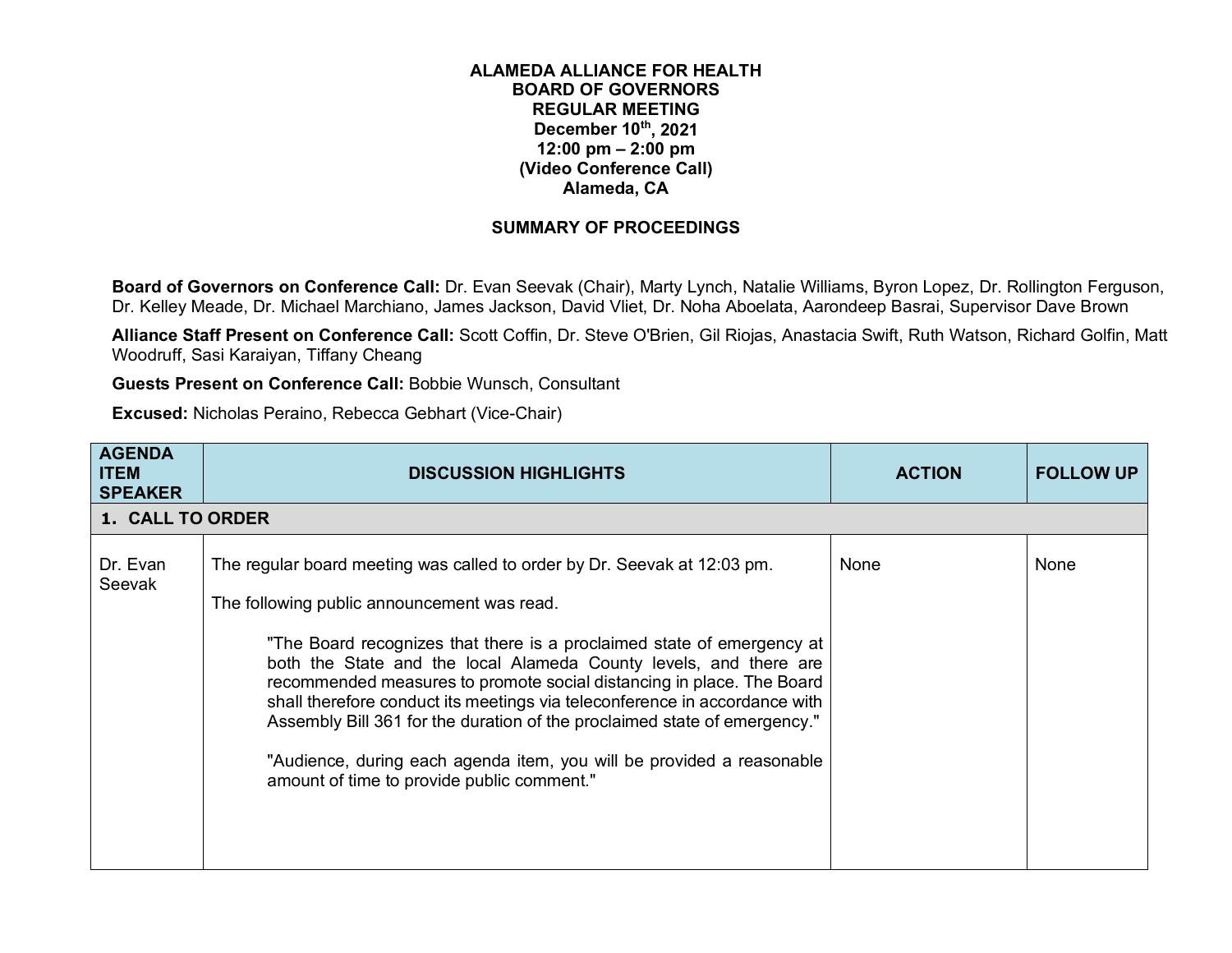| <b>AGENDA ITEM</b><br><b>SPEAKER</b> |      | <b>DISCUSSION HIGHLIGHTS</b>                                                                                                                                                                                                                                                                                                                                          | <b>ACTION</b>                                                                                                                                                                               | <b>FOLLOW UP</b> |
|--------------------------------------|------|-----------------------------------------------------------------------------------------------------------------------------------------------------------------------------------------------------------------------------------------------------------------------------------------------------------------------------------------------------------------------|---------------------------------------------------------------------------------------------------------------------------------------------------------------------------------------------|------------------|
| 2. ROLL CALL                         |      |                                                                                                                                                                                                                                                                                                                                                                       |                                                                                                                                                                                             |                  |
| Dr. Evan<br>Seevak                   |      | A telephonic roll call was taken of the Board Members, and a quorum was<br>confirmed.                                                                                                                                                                                                                                                                                 | None                                                                                                                                                                                        | None             |
|                                      |      | 3. AGENDA APPROVAL OR MODIFICATIONS                                                                                                                                                                                                                                                                                                                                   |                                                                                                                                                                                             |                  |
| Dr. Evan<br>Seevak                   | None |                                                                                                                                                                                                                                                                                                                                                                       | None                                                                                                                                                                                        | None             |
| <b>4. INTRODUCTIONS</b>              |      |                                                                                                                                                                                                                                                                                                                                                                       |                                                                                                                                                                                             |                  |
| Dr. Evan<br>Seevak                   |      | Supervisor Dave Brown and Bobbie Wunsch were introduced. This Board meeting<br>is the last meeting for David Vliet.                                                                                                                                                                                                                                                   | None                                                                                                                                                                                        | None             |
| <b>5. CONSENT CALENDAR</b>           |      |                                                                                                                                                                                                                                                                                                                                                                       |                                                                                                                                                                                             |                  |
| Dr. Evan<br>Seevak                   |      | Dr. Seevak presented the December 10 <sup>th</sup> , 2021, Consent Calendar.<br>a) November 12 <sup>th</sup> , 2021, Board of Governors Meeting Minutes<br>b) December 7th, 2021, Finance Committee Meeting Minutes<br>Motion to Approve December 10 <sup>th</sup> , 2021, Board of Governors Consent Calendar.<br>A roll call vote was taken, and the motion passed. | Motion to Approve<br>December 10th, 2021<br><b>Board of Governors</b><br><b>Consent Calendar.</b><br>Motion: M. Lynch<br>Second: Dr. K. Meade<br>Vote: Yes<br>No opposed,<br>one abstained. | None             |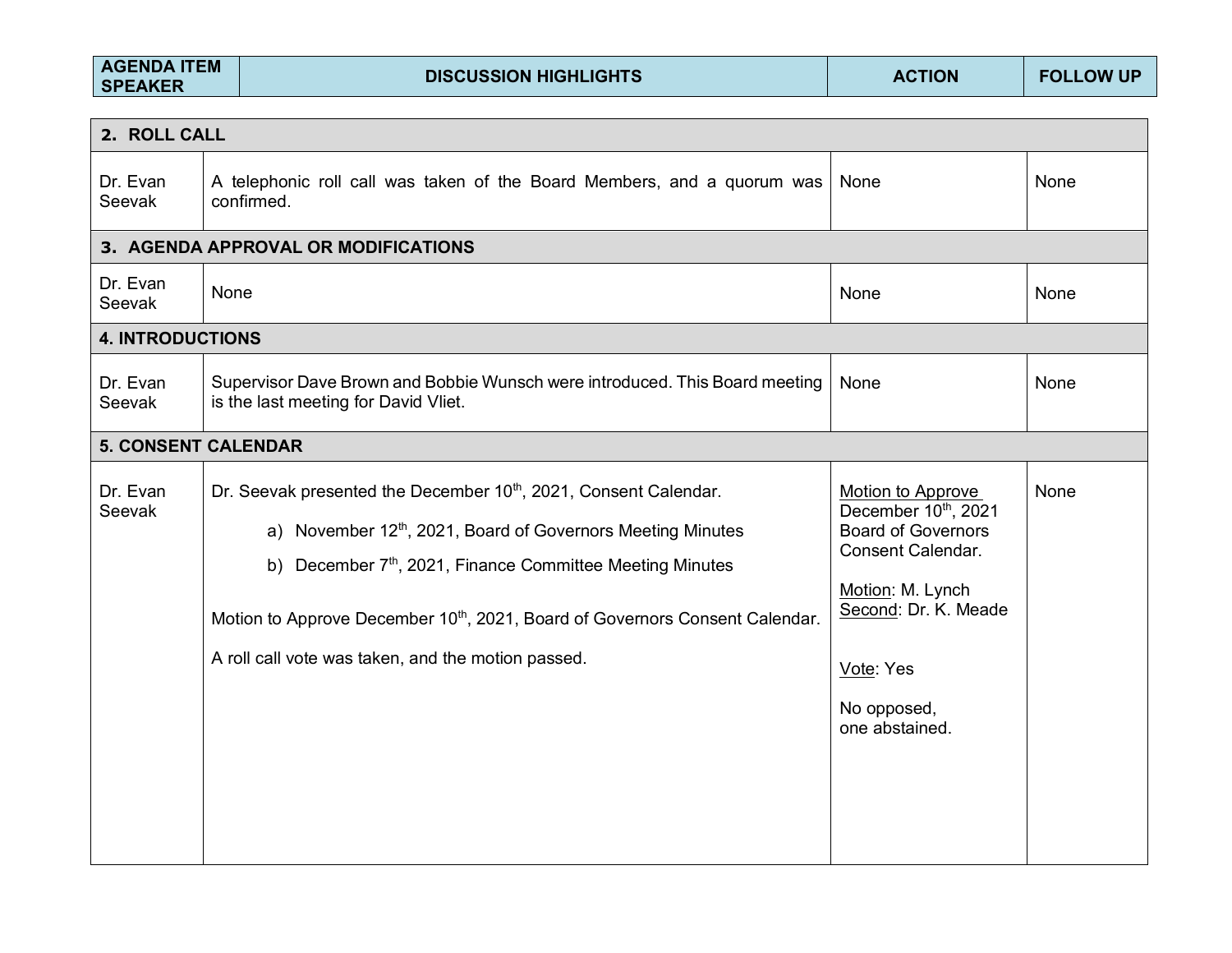| 7. a. BOARD MEMBER REPORT - COMPLIANCE ADVISORY COMMITTEE |                                                                                                                                                                                                                                                                                                                                                   |                                                       |      |  |  |
|-----------------------------------------------------------|---------------------------------------------------------------------------------------------------------------------------------------------------------------------------------------------------------------------------------------------------------------------------------------------------------------------------------------------------|-------------------------------------------------------|------|--|--|
| Dr. Kelley<br>Meade                                       | The Compliance Advisory Committee was held telephonically on December 10 <sup>th</sup> ,<br>2021, at 10:30 am.<br>Dr. Meade gave the following Compliance Advisory Committee updates.                                                                                                                                                             | Informational update to<br>the Board of<br>Governors. | None |  |  |
|                                                           |                                                                                                                                                                                                                                                                                                                                                   | Vote not required.                                    |      |  |  |
|                                                           | Department of Health and Human Services (HHS) Office for Civil Rights (OCR)<br>Investigation:<br>• In February of 2021, there was a privacy brief, we submitted the<br>documents and response in June, and in November, it was closed. There<br>were no penalties and no further actions.                                                         |                                                       |      |  |  |
|                                                           | DHCS Audit Findings from April 2021                                                                                                                                                                                                                                                                                                               |                                                       |      |  |  |
|                                                           | The following four findings were reviewed:<br>Owner and control disclosure reviews. The auditors questioned why some<br>Plan partners did not fill out ownership and disclosure forms. The Alliance<br>will respond with documents to inform the auditors that these findings are<br>not applicable as some Plan partners have no specific owner. |                                                       |      |  |  |
|                                                           | Health Risk Assessment completion timeframes. The Plan did not<br>$\bullet$<br>complete some of the Health Risk Assessments within the specified<br>timeframe. The CAP milestones had been met, but we found we did not<br>track correctly on our report. We have changed the reporting and tracking.                                             |                                                       |      |  |  |
|                                                           | Grievance and grievance resolution process. The Plan did not resolve the<br>grievance per the guidelines. The Plan has provided training and an<br>internal audit process. The Plan continues to evaluate and monitor this<br>process.                                                                                                            |                                                       |      |  |  |
|                                                           | Fraud, Waste, and Abuse reporting. The Plan did not complete its Fraud,<br>Waste, and Abuse reporting within the specified 10-day timeframe. The<br>Plan is to educate and train all staff.                                                                                                                                                       |                                                       |      |  |  |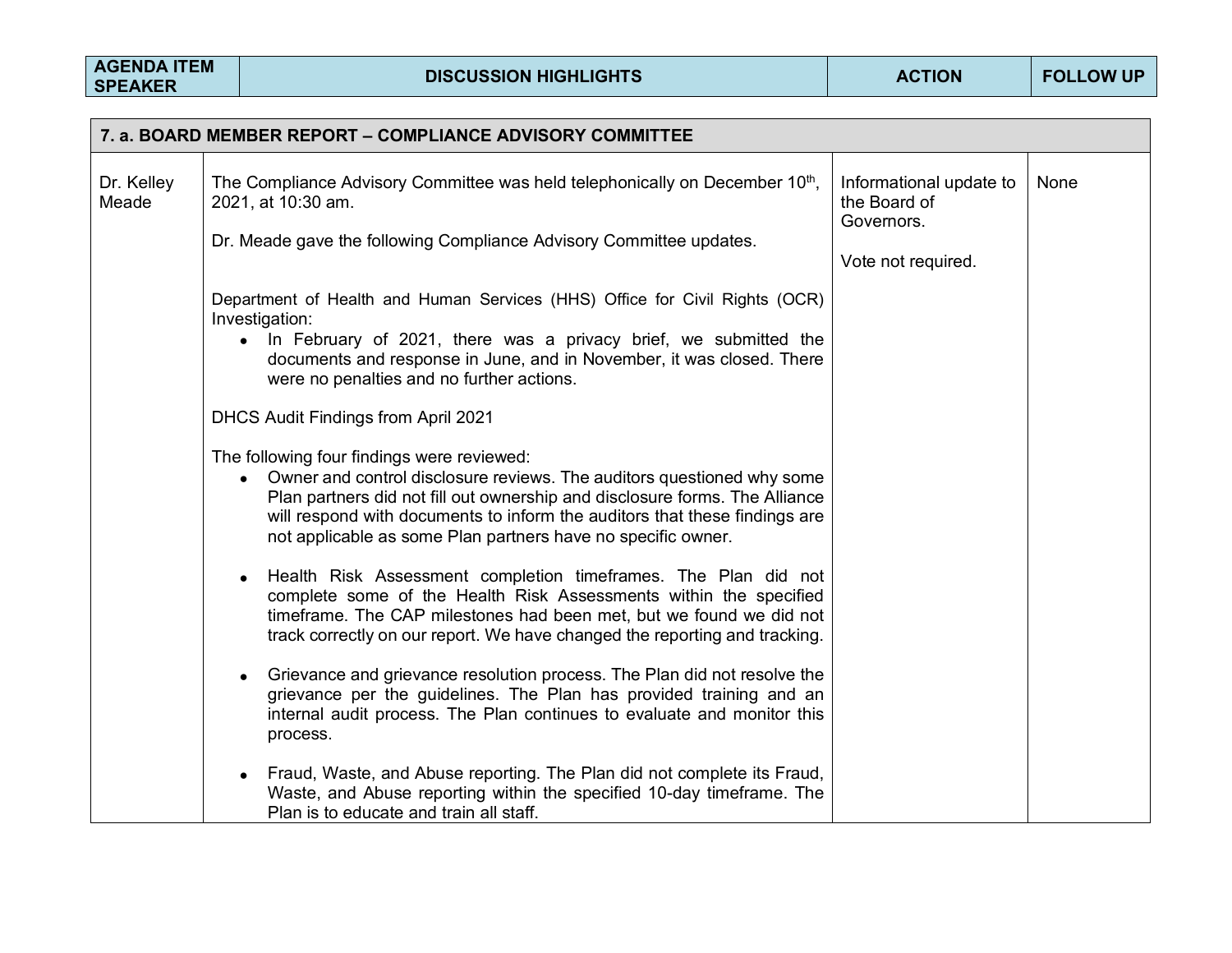| <b>AGENDA ITEM</b><br><b>SPEAKER</b> |       | <b>DISCUSSION HIGHLIGHTS</b>                                                                                                                                                                                                                                                                                                                                                                                                                                                                                                                                                                                                                                                                       | <b>ACTION</b>                                                                                                              | <b>FOLLOW UP</b> |
|--------------------------------------|-------|----------------------------------------------------------------------------------------------------------------------------------------------------------------------------------------------------------------------------------------------------------------------------------------------------------------------------------------------------------------------------------------------------------------------------------------------------------------------------------------------------------------------------------------------------------------------------------------------------------------------------------------------------------------------------------------------------|----------------------------------------------------------------------------------------------------------------------------|------------------|
| Dr.<br>Rollington<br>Ferguson        | 2021. | Informational update to the Board of Governors.<br>Vote not required.<br>7. b. BOARD MEMBER REPORT - FINANCE COMMITTEE<br>The Finance Committee was held telephonically on Tuesday, December 7 <sup>th</sup> ,<br>Dr. Ferguson updated the Board on the Finance Committee Meeting.<br>Highlights:<br>The Committee reviewed the October 2021 Financials and Final Budget<br>$\bullet$<br>Fiscal Year 2022.<br>October was not a good month as our TNE was down to 525%, net loss<br>was \$7.4M, Medical Expenses and IBNP were up, and MLR was 102%.<br>Membership was up, and administrative expenses were under budget.<br>Informational update to the Board of Governors.<br>Vote not required. | Informational update to<br>the Board of<br>Governors.<br>Vote not required.                                                | None             |
|                                      |       | 7. c. BOARD MEMBER REPORT - STRATEGIC PLANNING COMMITTEE                                                                                                                                                                                                                                                                                                                                                                                                                                                                                                                                                                                                                                           |                                                                                                                            |                  |
| David Vliet                          |       | David Vliet presented an update to the Strategic Planning Committee.<br>Members of the Strategic Planning Committee are David Vliet (Chair), Marty<br>Lynch (Vice Chair), Dr. Evan Seevak, and Dr. Kelley Meade.<br>The revised Mission statement was read:<br>All residents of Alameda County will achieve optimal health and well-being<br>$\bullet$<br>at every stage of life.                                                                                                                                                                                                                                                                                                                  | Vote 1:<br>Motion to Approve<br>the revised Vision<br>Statement as<br>presented.<br>Motion: J. Jackson<br>Second: M. Lynch | None             |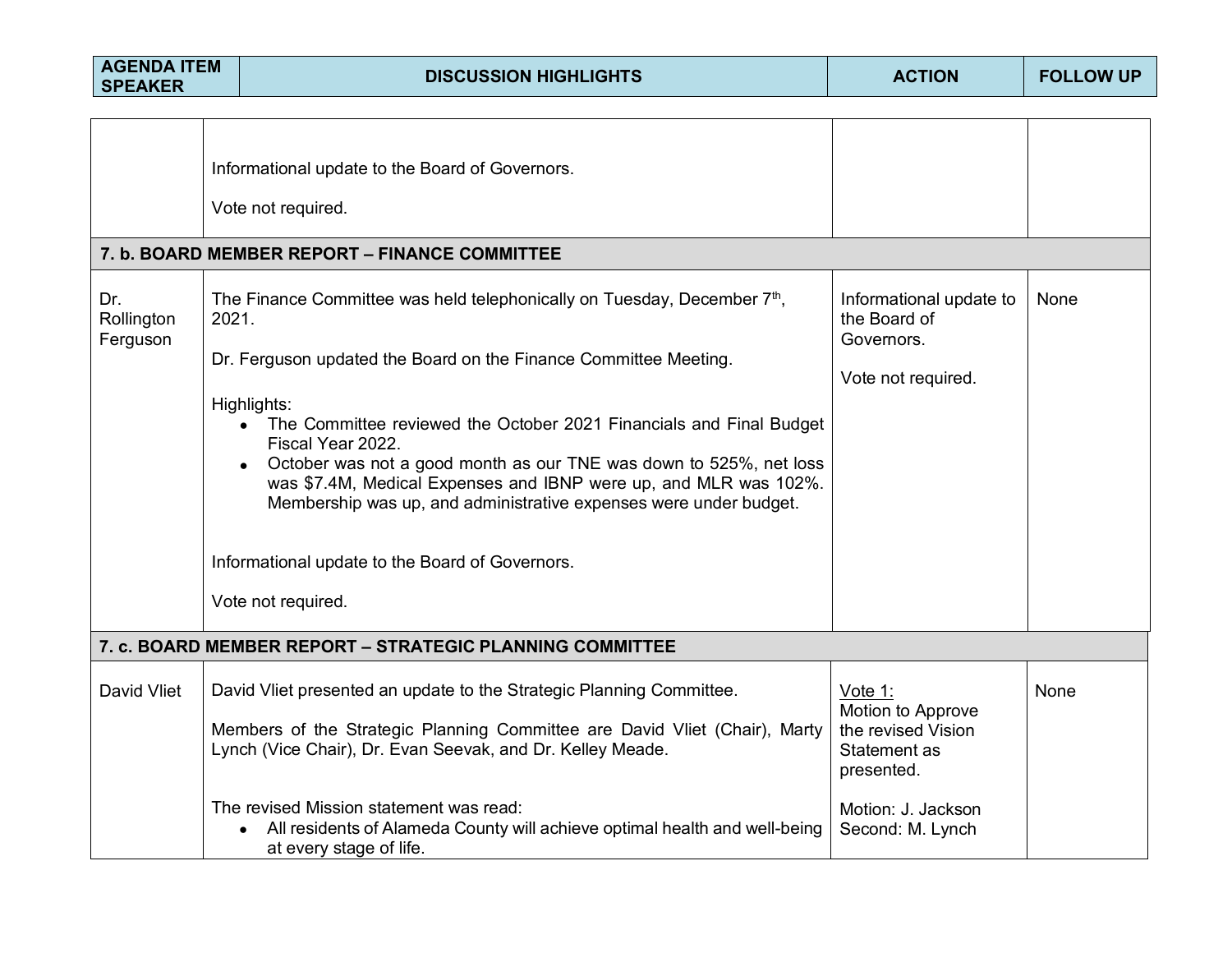| <b>AGENDA ITEM</b><br><b>SPEAKER</b> | <b>DISCUSSION HIGHLIGHTS</b>                                                                                                                                                                                                                                                                                                                                                                                                                                                                                                                                                                                                                                                             | <b>ACTION</b>                                                                                                                                | <b>FOLLOW UP</b> |
|--------------------------------------|------------------------------------------------------------------------------------------------------------------------------------------------------------------------------------------------------------------------------------------------------------------------------------------------------------------------------------------------------------------------------------------------------------------------------------------------------------------------------------------------------------------------------------------------------------------------------------------------------------------------------------------------------------------------------------------|----------------------------------------------------------------------------------------------------------------------------------------------|------------------|
|                                      | Motion to Approve the revised Vision Statement as presented.<br>A roll call vote was taken, and the motion passed.<br>David Vliet discussed the 3-Year Strategic Plan and the 10-Year Strategic<br>Roadmap.<br>The 3-Year Strategic Plan - Strategic Priorities 2022 - 2025:<br>The Six priorities:                                                                                                                                                                                                                                                                                                                                                                                      | Vote: Yes<br>No opposed or<br>abstained.<br>Vote 2:<br>Motion to Approve<br>the Alliance 3-Year<br>Strategic Plan and 10-<br>Year Roadmap as |                  |
|                                      | o Transition to a Single Plan Model<br>o CalAIM Focus: Expand Aging and Long-Term Care Services and<br>Supports<br>o Engage All Members<br>o Bring Mental Health Services Administration In-House<br>Implement Flexible Hybrid Work Environment<br>$\Omega$<br>Directional Anchors (External)<br>o Change Management<br><b>Health Equity</b><br>$\circ$<br><b>State Policy including CalAIM</b><br>$\circ$<br><b>Foundational Anchors (Internal)</b>                                                                                                                                                                                                                                     | presented.<br>Motion: N. Williams<br>Second: Dr. Marchiano<br>Vote: Yes<br>No opposed or<br>abstained.                                       |                  |
|                                      | o Ensure robust network and community partners<br>Reduce health disparities and improve clinical quality<br>$\circ$<br>Develop workforce and increase employee engagement<br>$\circ$<br>Sustain financial strength and stability<br>$\circ$<br>Build strong technology and data infrastructure<br>$\circ$<br>Continue to meet accreditation, quality standards, and regulatory<br>$\circ$<br>compliance<br>The 10-Year Strategic Roadmap:<br>Roadmap Drivers:<br>$\bullet$<br>o Sustainability and Financial Health<br>Diversity, Equity, and Inclusion<br>$\circ$<br>Growth and Expansion as Single Plan<br>$\circ$<br>People: Members, Providers, Community Partners, Staff<br>$\circ$ |                                                                                                                                              |                  |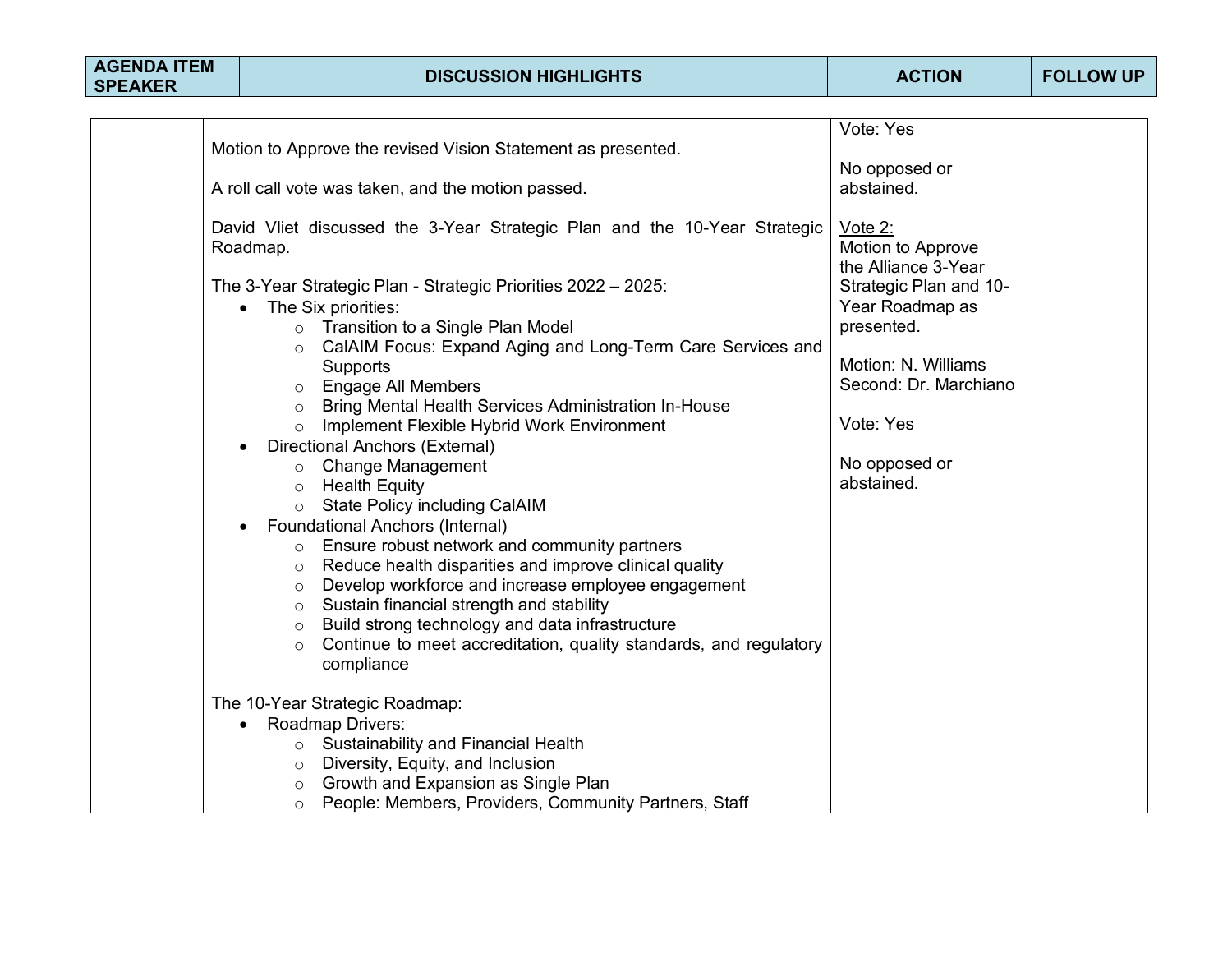| <b>AGENDA ITEM</b><br><b>SPEAKER</b> |                                                                                                                                                                  | <b>DISCUSSION HIGHLIGHTS</b>                                                                                                                                                                                                                       | <b>ACTION</b>                           | <b>FOLLOW UP</b> |
|--------------------------------------|------------------------------------------------------------------------------------------------------------------------------------------------------------------|----------------------------------------------------------------------------------------------------------------------------------------------------------------------------------------------------------------------------------------------------|-----------------------------------------|------------------|
|                                      |                                                                                                                                                                  |                                                                                                                                                                                                                                                    |                                         |                  |
|                                      |                                                                                                                                                                  | Effective and Interactive Data and Technology to make Decisions<br>$\circ$                                                                                                                                                                         |                                         |                  |
|                                      |                                                                                                                                                                  | 2022 - 2032 Strategic Pillars:<br>o Health Care Workforce<br>$\circ$ Care Transformation                                                                                                                                                           |                                         |                  |
|                                      |                                                                                                                                                                  | <b>Universal Coverage</b><br>$\circ$<br><b>Health Equity</b><br>$\circ$                                                                                                                                                                            |                                         |                  |
|                                      |                                                                                                                                                                  | To view the complete Alliance 3-Year Strategic Plan and 10-Year Roadmap<br>presentation, refer to the Board Packet.                                                                                                                                |                                         |                  |
|                                      | Comments: The Members of the Strategic Planning Committee, staff, and Bobbie<br>Wunch were recognized for their hard work.                                       |                                                                                                                                                                                                                                                    |                                         |                  |
|                                      | D. Vliet thanked the Committee's hard work and announced it was his last day on<br>the Board and Committee, and Marty Lynch would be the Chair of the Committee. |                                                                                                                                                                                                                                                    |                                         |                  |
|                                      |                                                                                                                                                                  | Motion to Approve the Alliance 3-Year Strategic Plan and 10-Year Roadmap as<br>presented.                                                                                                                                                          |                                         |                  |
|                                      |                                                                                                                                                                  | A roll call vote was taken, and the motion passed.                                                                                                                                                                                                 |                                         |                  |
| <b>8. CEO UPDATE</b>                 |                                                                                                                                                                  |                                                                                                                                                                                                                                                    |                                         |                  |
| <b>Scott Coffin</b>                  |                                                                                                                                                                  | Scott Coffin, Chief Executive Officer, presented the following updates:                                                                                                                                                                            | Informational update to<br>the Board of | None             |
|                                      |                                                                                                                                                                  | <b>Executive Summary:</b>                                                                                                                                                                                                                          | Governors.                              |                  |
|                                      |                                                                                                                                                                  | Today, the financial performance for October 2021 will be reviewed, and<br>the final budget for the Fiscal Year 2022. In addition, the Board is being<br>updated today on the CalAIM operational readiness and COVID-19<br>vaccination incentives. | Vote not required.                      |                  |
|                                      |                                                                                                                                                                  | The calendar year 2022 will be a landmark year in Medi-Cal managed<br>care. The 5-year wavier funding for the Whole Person Care & Health Home                                                                                                      |                                         |                  |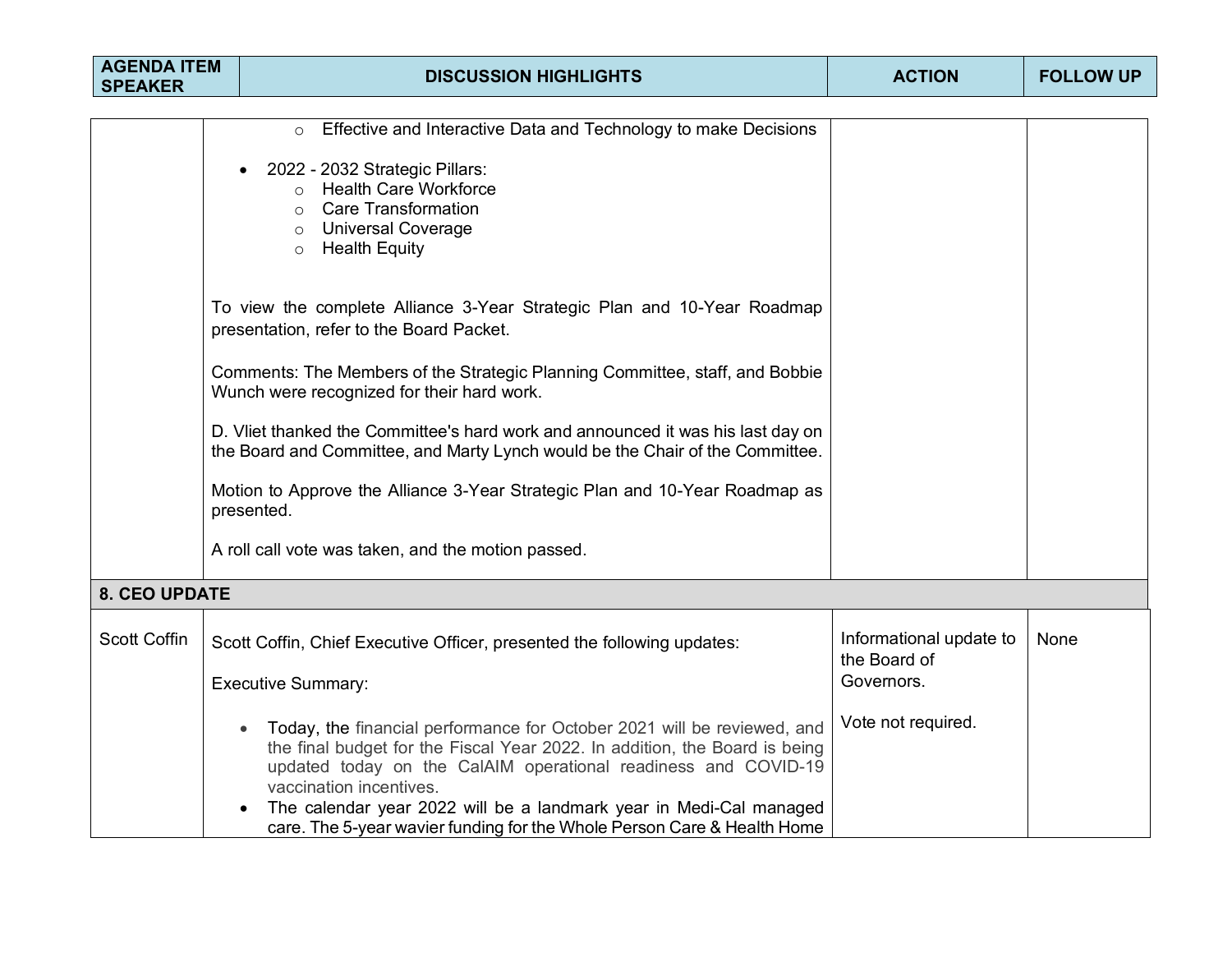| <b>AGENDA ITEM</b><br><b>DISCUSSION HIGHLIGHTS</b><br><b>SPEAKER</b>                                                                                                                                                                                                                                                                                                                                                                                                                                                                                                                                                                                                                                                                                                                                                                                                                                                                                                                                                                                                                                                                                                                                                                                                                                                                                                                                                                                                                                                                                                                                                                                                                                                                                                                                                                                                                                                                                                                                                                                                                                                                                                                                                                                                                                                                                 | <b>ACTION</b> | <b>FOLLOW UP</b> |
|------------------------------------------------------------------------------------------------------------------------------------------------------------------------------------------------------------------------------------------------------------------------------------------------------------------------------------------------------------------------------------------------------------------------------------------------------------------------------------------------------------------------------------------------------------------------------------------------------------------------------------------------------------------------------------------------------------------------------------------------------------------------------------------------------------------------------------------------------------------------------------------------------------------------------------------------------------------------------------------------------------------------------------------------------------------------------------------------------------------------------------------------------------------------------------------------------------------------------------------------------------------------------------------------------------------------------------------------------------------------------------------------------------------------------------------------------------------------------------------------------------------------------------------------------------------------------------------------------------------------------------------------------------------------------------------------------------------------------------------------------------------------------------------------------------------------------------------------------------------------------------------------------------------------------------------------------------------------------------------------------------------------------------------------------------------------------------------------------------------------------------------------------------------------------------------------------------------------------------------------------------------------------------------------------------------------------------------------------|---------------|------------------|
| Pilots ends on December 31 <sup>st</sup> , 2021. The administration of these services<br>transfers into the Medi-Cal managed care system on January 1 <sup>st</sup> .<br>The administrative oversight for Medi-Cal pharmacy services is<br>transferring to the State of California on January 1 <sup>st</sup> , 2022. The Alliance<br>retains the administrative responsibilities for physician-administered and<br>outpatient infusion drugs, and there is no change in service for the Group<br>Care product line or its members. Several rounds of Member and Provider<br>notices have been delivered, and the Alliance is ready to transition on<br>January 1st, 2022.<br>In addition to the Medi-Cal Rx initiative, there are three other Medi-Cal<br>benefits and services starting on January 1 <sup>st</sup> , 2022:<br>o Enhanced Care Management<br><b>Community Supports</b><br>$\circ$<br><b>Major Organ Transplants</b><br>$\circ$<br>The Alliance is experiencing four significant changes simultaneously in<br>$\bullet$<br>January. The first six months in 2022 will be focused on stabilizing the<br>organization and supporting our provider network and members.<br>In 2022, we will be periodically assessing the need for more providers to<br>$\bullet$<br>support the demand for community supports and care management<br>services and reassessing the capacity of the local system to add more<br>community supports.<br>The final budget covers one-half of this calendar year, and the second half<br>of the calendar year lands inside of the next Fiscal Year (FY2023). Our<br>current budget includes limited funding to support our readiness efforts in<br>the last six months of the calendar year 2022.<br>Lastly, in 2022 we are executing plans to insource the mental health and<br>autism spectrum administrative services in October 2022. Additional<br>staffing has been added to the final budget to meet the needs of the<br>CalAIM program, to support the mental health insourcing, and to support<br>our new responsibilities associated with our expansion into the social<br>determinants of health.<br>Governor Newsom has prioritized two other initiatives to launch in 2023<br>$\bullet$<br>that are included under the CalAIM initiative:<br>Justice Involved, Coordinated Re-Entry initiative |               |                  |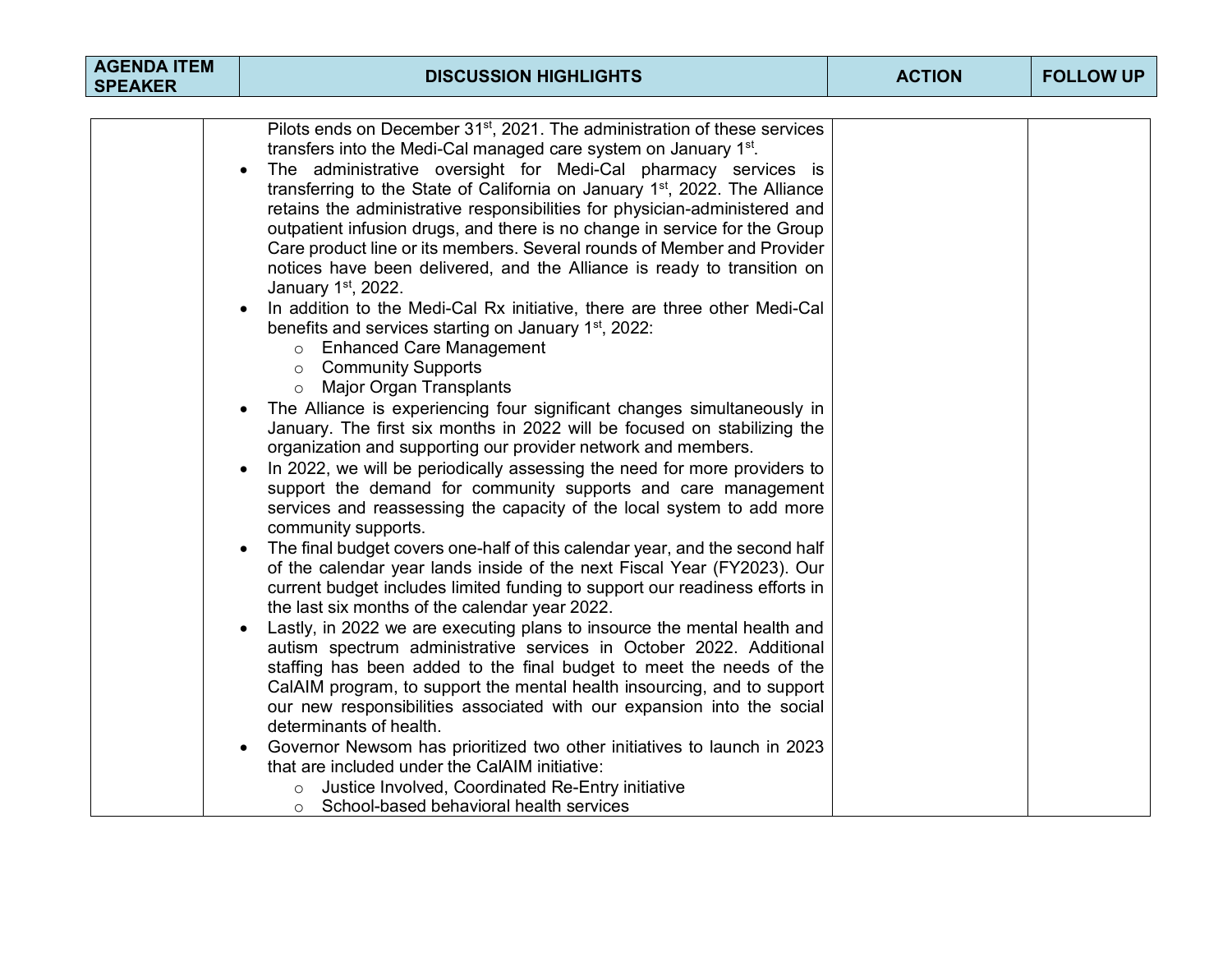| <b>AGENDA ITEM</b><br><b>SPEAKER</b> | <b>DISCUSSION HIGHLIGHTS</b>                                                                                                                                                                                                                                                                                                                                                                                                                                                                                                                                                                                                                                                                                | <b>ACTION</b> | <b>FOLLOW UP</b> |
|--------------------------------------|-------------------------------------------------------------------------------------------------------------------------------------------------------------------------------------------------------------------------------------------------------------------------------------------------------------------------------------------------------------------------------------------------------------------------------------------------------------------------------------------------------------------------------------------------------------------------------------------------------------------------------------------------------------------------------------------------------------|---------------|------------------|
|                                      |                                                                                                                                                                                                                                                                                                                                                                                                                                                                                                                                                                                                                                                                                                             |               |                  |
|                                      | The Justice Involved project addresses the gaps between the County's<br>Correctional System and the Medi-Cal managed care delivery system. The<br>school-based behavioral health initiative links the school districts into the<br>Medi-Cal managed care delivery system.<br>The Alliance will be planning for both initiatives in parallel to the operational<br>readiness for insourcing of the mild-to-moderate mental health & autism<br>services.                                                                                                                                                                                                                                                      |               |                  |
|                                      | Single Plan Model:<br>The transition into a Single Plan Model for Medi-Cal services is currently<br>under "conditional approval" by the California Department of Health Care<br>Services. On September 28 <sup>th</sup> , the Alameda County Board of Supervisors<br>approved the second reading of a new Ordinance that establishes<br>Alameda Alliance as the single health plan, serving Medi-Cal enrollees.<br>The Provider Network Strategy document was delivered to DHCS on<br>December 3rd. The DHCS is expected to communicate a final approval by<br>February 2022, and if approved by DHCS and CMS, the change into a<br>Single Plan Model would be effective on January 1 <sup>st</sup> , 2024. |               |                  |
|                                      | Question: What approvals are still needed to reach Single Plan Model by 2024?<br>Answer: The Alliance has submitted all required documents at this time, and we<br>are awaiting direction from the DHCS and CMS.                                                                                                                                                                                                                                                                                                                                                                                                                                                                                            |               |                  |
|                                      | Question: What are the strategies for the Vaccine program communications?<br>Answer: We have a presentation update on the agenda with the steps we have<br>taken, and it will be discussed in a few minutes.                                                                                                                                                                                                                                                                                                                                                                                                                                                                                                |               |                  |
|                                      | Informational update to the Board of Governors.                                                                                                                                                                                                                                                                                                                                                                                                                                                                                                                                                                                                                                                             |               |                  |
|                                      | Vote not required.                                                                                                                                                                                                                                                                                                                                                                                                                                                                                                                                                                                                                                                                                          |               |                  |
|                                      |                                                                                                                                                                                                                                                                                                                                                                                                                                                                                                                                                                                                                                                                                                             |               |                  |
|                                      |                                                                                                                                                                                                                                                                                                                                                                                                                                                                                                                                                                                                                                                                                                             |               |                  |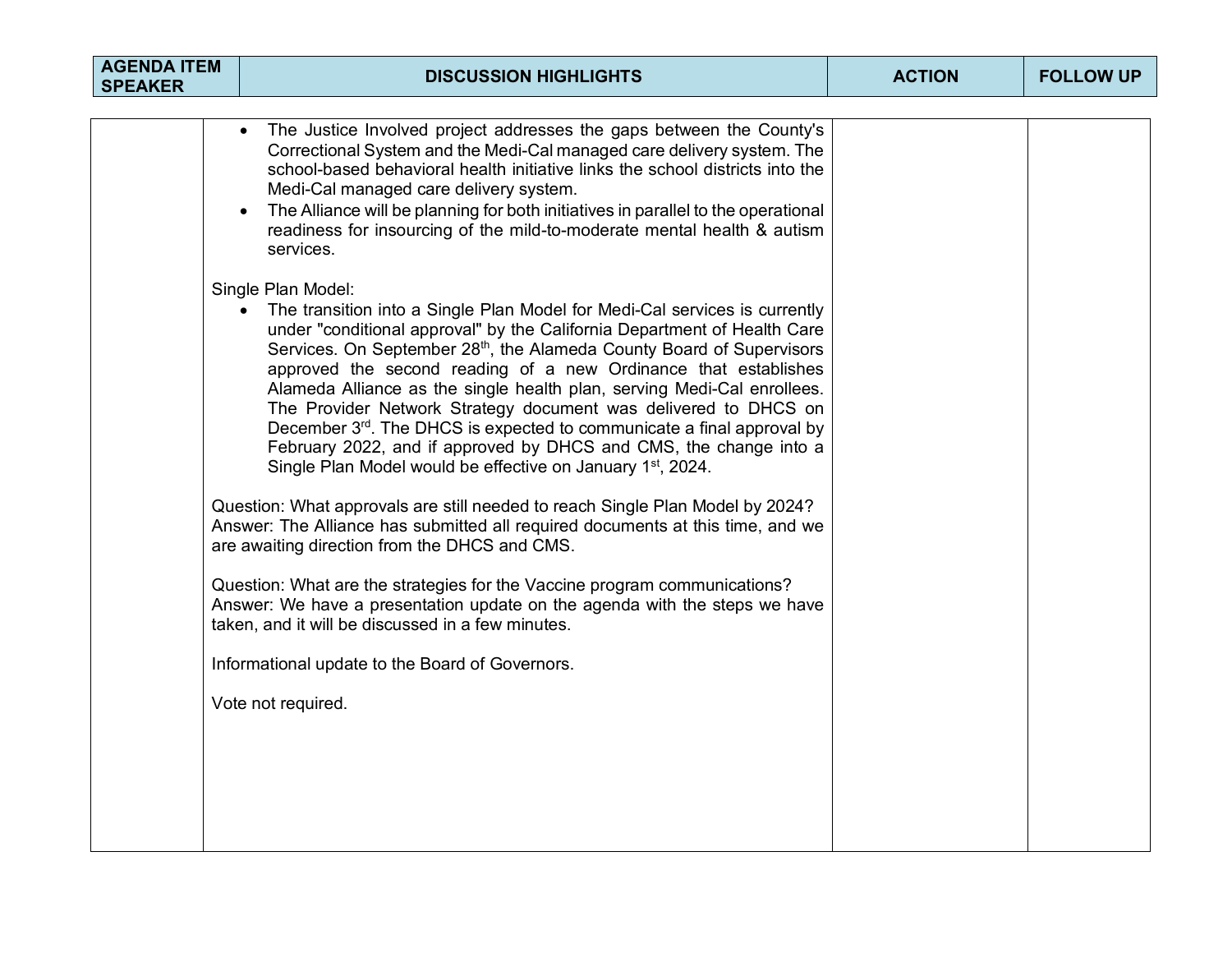| 9. a. BOARD BUSINESS – REVIEW AND APPROVE OCTOBER 2021 MONTHLY FINANCIAL STATEMENTS |                                                                                                                                                                                                                                                                                                                                                                                                                                                                                                                                                                                                                                                                                                                                                                                                                                                                                                                                                                                                                                                                                                                                                                                                                                                              |                                                                                                                                                                                               |             |  |  |  |
|-------------------------------------------------------------------------------------|--------------------------------------------------------------------------------------------------------------------------------------------------------------------------------------------------------------------------------------------------------------------------------------------------------------------------------------------------------------------------------------------------------------------------------------------------------------------------------------------------------------------------------------------------------------------------------------------------------------------------------------------------------------------------------------------------------------------------------------------------------------------------------------------------------------------------------------------------------------------------------------------------------------------------------------------------------------------------------------------------------------------------------------------------------------------------------------------------------------------------------------------------------------------------------------------------------------------------------------------------------------|-----------------------------------------------------------------------------------------------------------------------------------------------------------------------------------------------|-------------|--|--|--|
| Gil Riojas                                                                          | Gil Riojas presented the following October 2021 Finance updates:<br>Enrollment:<br>• For the month ending October $31st$ , 2021, the Alliance had an enrollment<br>of 293,595 members, a net loss of \$7.4M, and the tangible net equity is<br>525%.<br>Our enrollment has increased by 963 members since September 2021.<br><b>Net Operating Results:</b><br>For the month ending October 31 <sup>st</sup> , 2021, the actual net loss was \$7.4M,<br>$\bullet$<br>and the budgeted net income was \$535,000.<br>The unfavorable variance was due to a higher than anticipated medical<br>expense.<br>Revenue:<br>• For the month ending October 31 <sup>st</sup> , 2021, the actual revenue was \$98.5M<br>vs. the budgeted revenue of \$97.5M.<br><b>Medical Expense:</b><br>For the month ending October 31 <sup>st</sup> , 2021, the actual medical expense was<br>$\bullet$<br>\$100.4M, and the budgeted medical expense was \$90.4M.<br>Medical Loss Ratio (MLR):<br>For the month ending October 31 <sup>st</sup> , 2021, the MLR was 101.9%.<br>$\bullet$<br><b>Administrative Expense:</b><br>• For the month ending October $31^{st}$ , 2021, the actual administrative<br>expense was \$5.5M vs. the budgeted administrative expense of \$6.6M. | Motion to Approve<br>October 31 <sup>st</sup> , 2021,<br><b>Monthly Financial</b><br>Statements.<br>Motion: Dr. Ferguson<br>Second: Dr. Marchiano<br>Vote: Yes<br>No opposed or<br>abstained. | <b>None</b> |  |  |  |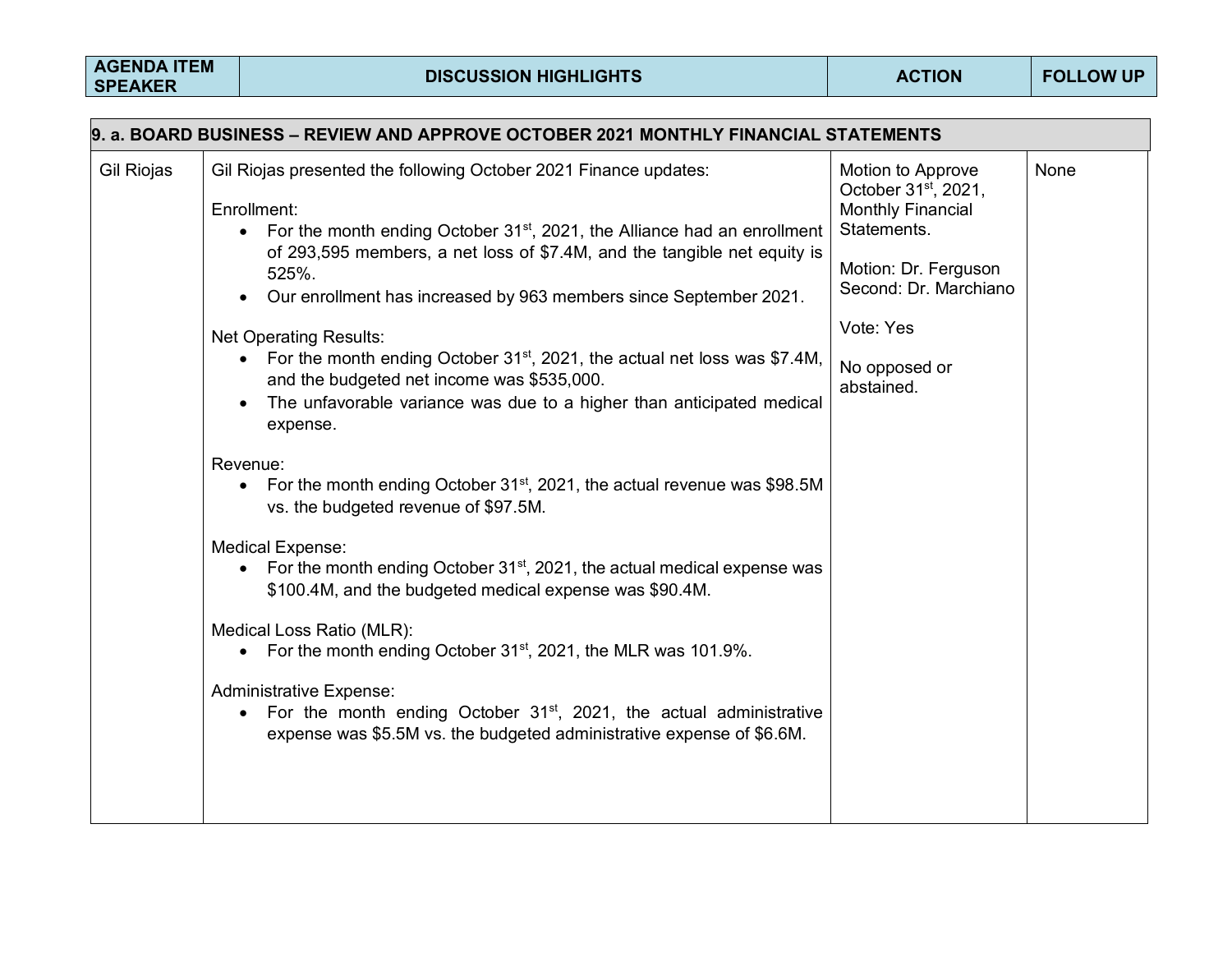| <b>AGENDA ITEM</b><br><b>SPEAKER</b> | <b>DISCUSSION HIGHLIGHTS</b>                                                                                                                                                                                                                                                          | <b>ACTION</b>                                                       | <b>FOLLOW UP</b> |  |  |  |
|--------------------------------------|---------------------------------------------------------------------------------------------------------------------------------------------------------------------------------------------------------------------------------------------------------------------------------------|---------------------------------------------------------------------|------------------|--|--|--|
|                                      |                                                                                                                                                                                                                                                                                       |                                                                     |                  |  |  |  |
|                                      | Other Income / (Expense):<br>• As of October 31 <sup>st</sup> , 2021, our YTD interest income from investments is<br>\$113,000, and YTD claims interest expense is \$106,000.                                                                                                         |                                                                     |                  |  |  |  |
|                                      | Tangible Net Equity (TNE):<br>Tangible net equity results continue to remain healthy, and at the end of<br>$\bullet$<br>October 31 <sup>st</sup> , 2021, the TNE was reported at 525% of the required amount.                                                                         |                                                                     |                  |  |  |  |
|                                      | <b>Cash Position and Assets:</b><br>For the month ending October 31 <sup>st</sup> , 2021, the Alliance reported \$283.6M<br>$\bullet$<br>in cash; \$204.0M in uncommitted cash. Our current ratio is above the<br>minimum required at 1.87 compared to the regulatory minimum of 1.0. |                                                                     |                  |  |  |  |
|                                      | Question: Has the Alliance correlated increased utilization with our frequent user<br>10% group?<br>Answer: We have not, but we will be looking into this.                                                                                                                            |                                                                     |                  |  |  |  |
|                                      | Motion to Approve October 31 <sup>st</sup> , 2021, Monthly Financial Statements as<br>presented.                                                                                                                                                                                      |                                                                     |                  |  |  |  |
|                                      | A roll call vote was taken, and the motion passed.                                                                                                                                                                                                                                    |                                                                     |                  |  |  |  |
|                                      | 9. b. BOARD BUSINESS - REVIEW AND APPROVE FISCAL YEAR 2022 FINAL BUDGET                                                                                                                                                                                                               |                                                                     |                  |  |  |  |
| <b>Gil Riojas</b>                    | Gil Riojas presented the FY2022 Final Budget.<br>The topics discussed were:                                                                                                                                                                                                           | Motion to Approve<br>Fiscal Year 2022 Final<br>Budget as presented. | None             |  |  |  |
|                                      | FY2022 First Quarter Forecast & Final Budget:                                                                                                                                                                                                                                         |                                                                     |                  |  |  |  |
|                                      | The Budget Process<br>$\bullet$                                                                                                                                                                                                                                                       | Motion: Dr. Ferguson<br>Second: D. Vliet                            |                  |  |  |  |
|                                      | Highlights<br>$\bullet$                                                                                                                                                                                                                                                               |                                                                     |                  |  |  |  |
|                                      | <b>Forecasting Considerations</b><br><b>Membership Forecast</b><br>$\bullet$                                                                                                                                                                                                          | Vote: Yes                                                           |                  |  |  |  |
|                                      | Revenue                                                                                                                                                                                                                                                                               |                                                                     |                  |  |  |  |
|                                      | <b>Medical Expense</b>                                                                                                                                                                                                                                                                | No opposed or<br>abstained.                                         |                  |  |  |  |
|                                      | <b>Comparison to Preliminary Budget</b>                                                                                                                                                                                                                                               |                                                                     |                  |  |  |  |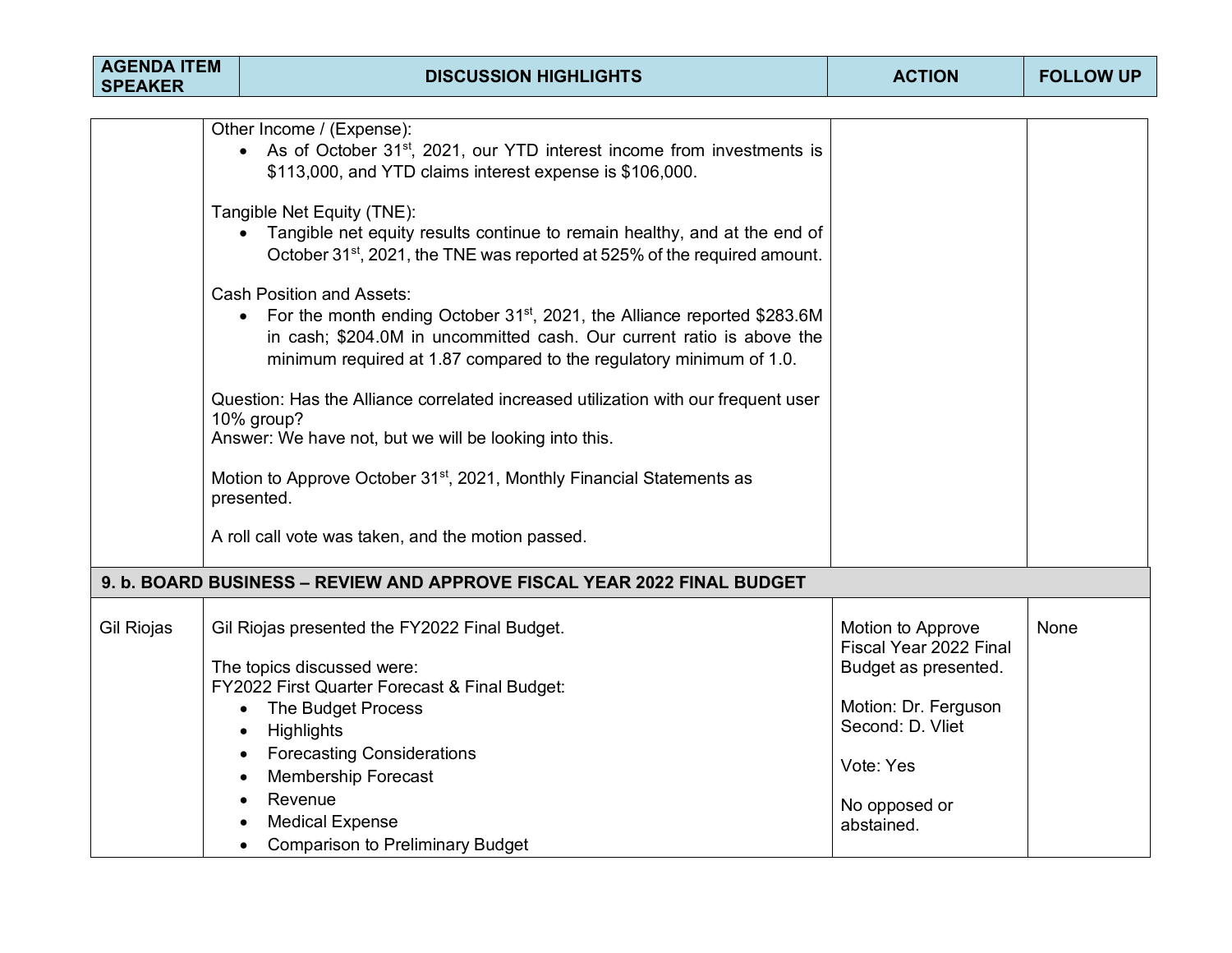| <b>AGENDA ITEM</b><br><b>SPEAKER</b> |  | <b>DISCUSSION HIGHLIGHTS</b>                                                                                                                                                                                                                                                                                                                                                                                                                                                                                                                                                                                                                                                                                     | <b>ACTION</b>                                                                                                                                                                                                                                                             | <b>FOLLOW UP</b> |
|--------------------------------------|--|------------------------------------------------------------------------------------------------------------------------------------------------------------------------------------------------------------------------------------------------------------------------------------------------------------------------------------------------------------------------------------------------------------------------------------------------------------------------------------------------------------------------------------------------------------------------------------------------------------------------------------------------------------------------------------------------------------------|---------------------------------------------------------------------------------------------------------------------------------------------------------------------------------------------------------------------------------------------------------------------------|------------------|
|                                      |  | Medical Loss Ratio by Category of Aid<br>$\bullet$<br><b>Staffing Comparison to Preliminary Budget</b><br>$\bullet$<br>To view the complete Fiscal Year 2022 Final Budget presentation, refer to the<br>Board Packet.<br>Motion to Approve Fiscal Year 2022 Final Budget as presented.<br>A roll call vote was taken, and the motion passed.<br>9. c. BOARD BUSINESS - RESOLUTION #2021-17 NOMINATING AND APPOINTING ANDREA SCHWAB-GALINDO FOR THE<br>PRIVATE OR PUBLIC COMMUNITY CLINICS SEAT                                                                                                                                                                                                                   |                                                                                                                                                                                                                                                                           |                  |
| <b>Scott Coffin</b>                  |  | Scott Coffin introduced Resolution #2021-17 Nominating and Appointing Andrea<br>Schwab-Galindo for the Private or Public Community Clinics Member Seat.<br>The Resolution Appoints Andrea Schwab-Galindo for 4-years to the<br>$\bullet$<br>Private or Public Community Clinics Member Seat.<br>David Vliet completes his 4-year term on December 19th, 2021. Andrea<br>Schwab-Galindo has been nominated by Alameda Health Consortium to<br>the Private or Public Community Clinics Designated Seat.<br>Motion to Approve Resolution #2021-17 Nominating and Appointing Andrea<br>Schwab-Galindo for the Private or Public Community Clinics Member Seat.<br>A roll call vote was taken, and the motion passed. | Motion to Approve<br>Resolution #2021-17<br>Nominating and<br><b>Appointing Andrea</b><br>Schwab-Galindo for the<br>Private or Public<br><b>Community Clinics</b><br>Member Seat.<br>Motion: M. Lynch<br>Second: Dr. Ferguson<br>Vote: Yes<br>No opposed or<br>abstained. | None             |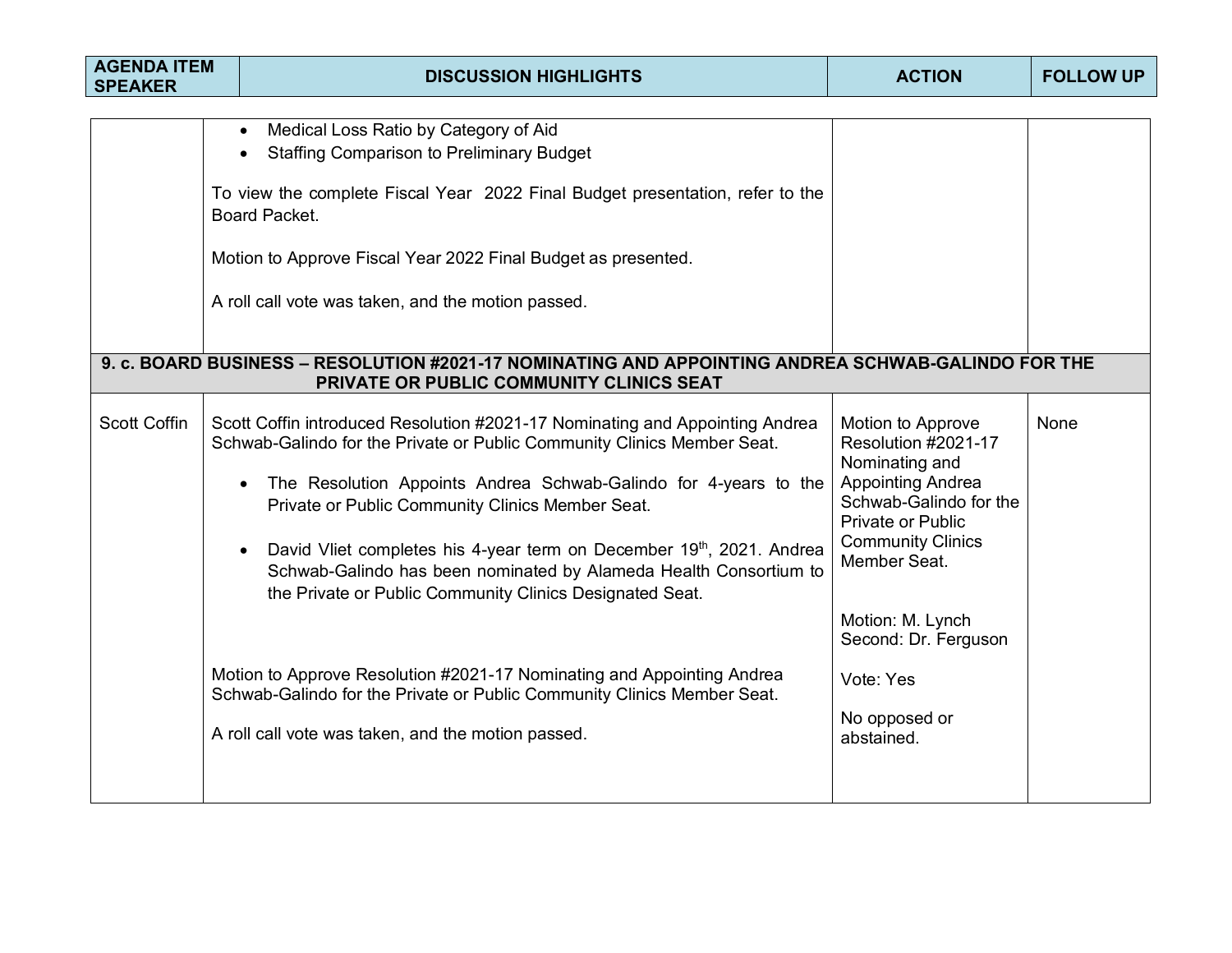| 9. d. BOARD BUSINESS - STAFF REPORT FOR SUPERVISOR BROWN |                                                                                                                                                                                                                                                                                                                                                                                                                                                                                                                                                                                                                                                                                            |                                                                             |      |  |  |
|----------------------------------------------------------|--------------------------------------------------------------------------------------------------------------------------------------------------------------------------------------------------------------------------------------------------------------------------------------------------------------------------------------------------------------------------------------------------------------------------------------------------------------------------------------------------------------------------------------------------------------------------------------------------------------------------------------------------------------------------------------------|-----------------------------------------------------------------------------|------|--|--|
| <b>Scott Coffin</b>                                      | Scott Coffin presented the staff report introducing Supervisor Dave Brown.                                                                                                                                                                                                                                                                                                                                                                                                                                                                                                                                                                                                                 | Informational update to<br>the Board of<br>Governors.                       | None |  |  |
|                                                          | On November 23rd, 2021, the Alameda County Board of supervisors voted<br>to appoint Supervisor Dave Brown to the Board of Supervisors Member<br>Seat on the Alameda Alliance for Health Board of Governors. Supervisor<br>Brown will serve on the Alliance Board of Governors due to the vacancy<br>left by the passing of Supervisor Wilma Chan. Supervisor Brown previously<br>served as chief of staff for Supervisor Chan since 2016.<br>Supervisor Dave Brown took his Oath of Office yesterday with the Alameda<br>County Clerk of the Board and sits with us today as a full voting member<br>of our Board<br>Informational update to the Board of Governors.<br>Vote not required. | Vote not required.                                                          |      |  |  |
|                                                          | 9. e. BOARD BUSINESS - CALAIM PROGRESS REPORT                                                                                                                                                                                                                                                                                                                                                                                                                                                                                                                                                                                                                                              |                                                                             |      |  |  |
| Dr. O'Brien<br>and Ruth<br>Watson                        | Dr. Steve O'Brien and Ruth Watson presented the CalAIM Progress Report<br>Update.<br>Each month there will be an update to the Board of the key activities of CalAIM<br>in preparation for the January 2022 deadline.<br>CalAIM Operational Readiness is divided into two phases and includes all of our<br>community-based organizations & other contracted entities for Enhanced Care<br>Management (ECM), Community Supports (CS), and Major Organ Transplants<br>(MOT).                                                                                                                                                                                                                | Informational update to<br>the Board of<br>Governors.<br>Vote not required. | None |  |  |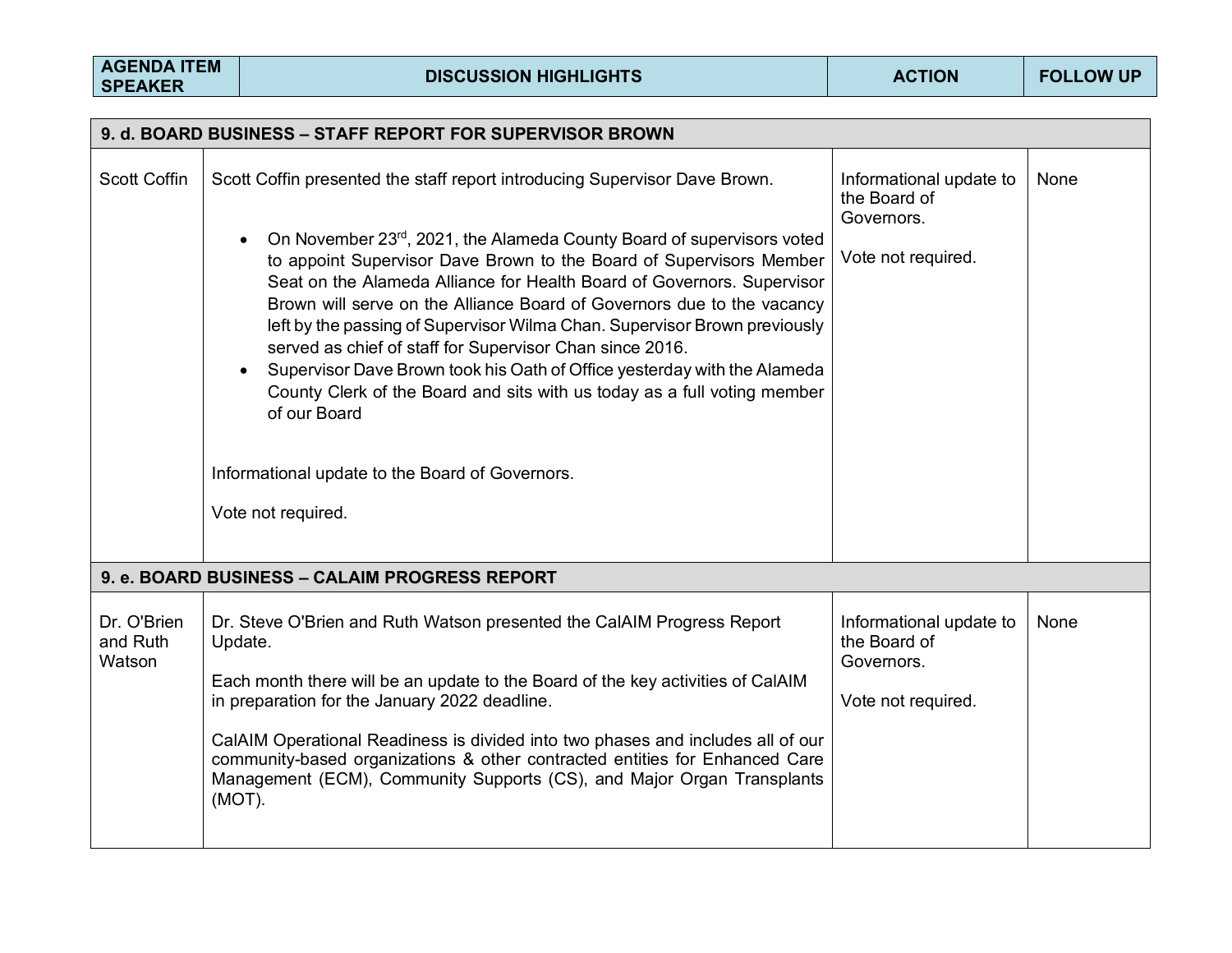| <b>AGENDA ITEM</b><br><b>SPEAKER</b> | <b>DISCUSSION HIGHLIGHTS</b>                                                                                                                                                                                                                                                                                                                                               | <b>ACTION</b>                                                               | <b>FOLLOW UP</b> |
|--------------------------------------|----------------------------------------------------------------------------------------------------------------------------------------------------------------------------------------------------------------------------------------------------------------------------------------------------------------------------------------------------------------------------|-----------------------------------------------------------------------------|------------------|
|                                      | Progress report:<br>• Phase one $-$ Day One:<br>○ Operational Readiness Status (ECM, CS, and MOT) - Day One<br>Phase two - Day Two and beyond:<br>Post Go-live Stabilizations - Day Two and Beyond:<br>$\circ$<br>There will be deliverables due at 30-days, 60-days, 90-<br>days, and 120-days.<br>A Dashboard will be created to track the Post Go-live<br>deliverables. |                                                                             |                  |
|                                      | To view the complete CalAIM Progress Report Update presentation, refer to the<br>Board Packet.<br>Informational update to the Board of Governors.<br>Vote not required.                                                                                                                                                                                                    |                                                                             |                  |
|                                      | 9. f. BOARD BUSINESS - COVID-19 VACCINATIONS AND INCENTIVE PROGRESS UPDATE                                                                                                                                                                                                                                                                                                 |                                                                             |                  |
| Matt<br>Woodruff                     | Matt Woodruff presented the COVID-19 Vaccinations and Incentives Progress<br>Update.<br>The purpose is to update the vaccinations to both Medi-Cal and Group Care lines<br>of business and discuss the new incentive program.                                                                                                                                              | Informational update to<br>the Board of<br>Governors.<br>Vote not required. | None             |
|                                      | The topics discussed were:<br>• COVID-19 Vaccinations<br><b>Vaccination Outreach:</b><br>Alliance Outbound automated calls<br>$\bullet$<br>Second postcard mailing<br>$\bullet$<br><b>Newsletters</b><br>$\bullet$<br><b>Provider Incentive</b><br>Live after-hours outbound calls will start mid-December 2021<br>$\bullet$                                               |                                                                             |                  |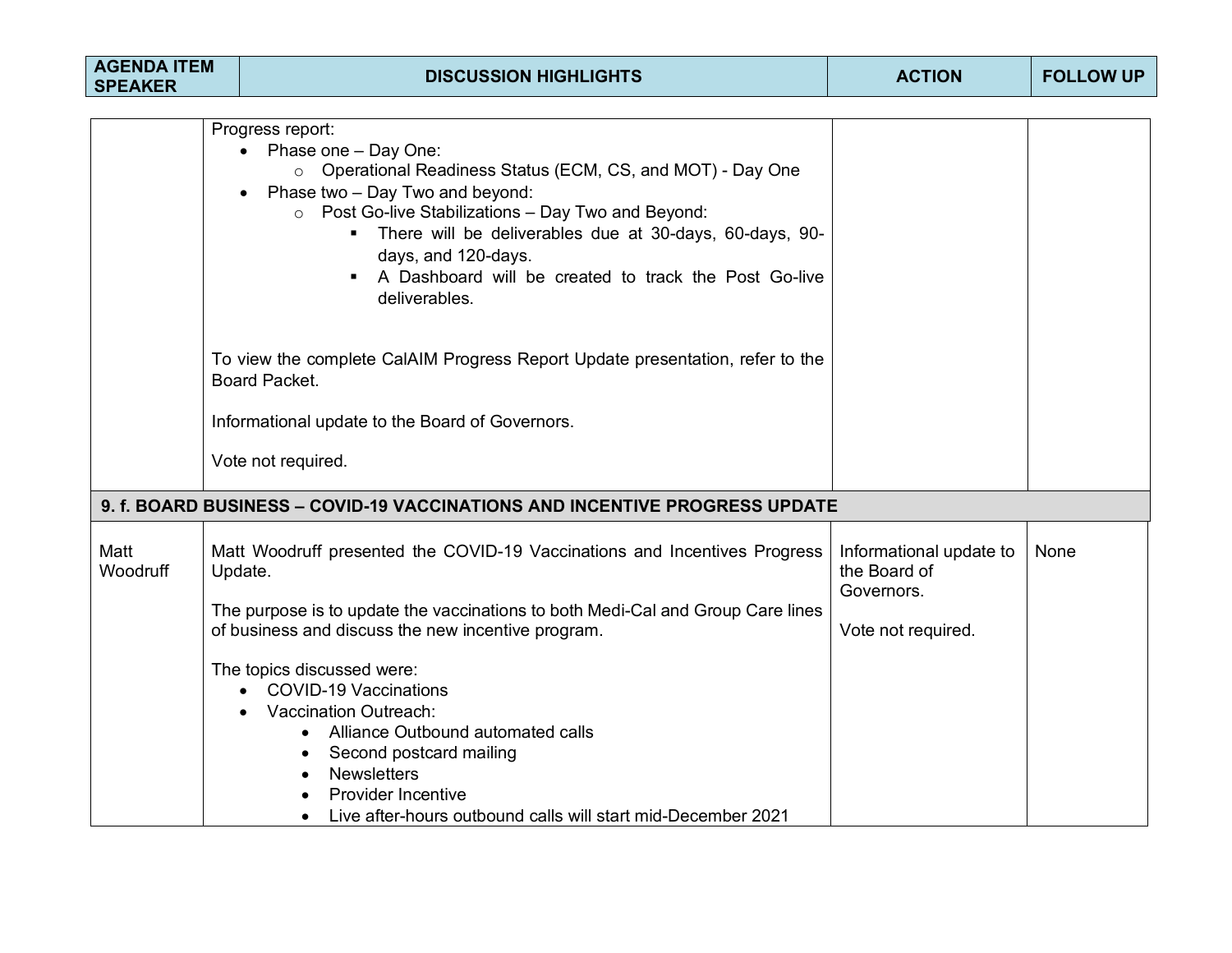| <b>AGENDA ITEM</b><br><b>SPEAKER</b> |  | <b>DISCUSSION HIGHLIGHTS</b>                                                                                                                                                                                                                                                                                                                                                                                                                                                                                                                                                                                                                                                                                                                                                                                                   | <b>ACTION</b>                                                               | <b>FOLLOW UP</b> |
|--------------------------------------|--|--------------------------------------------------------------------------------------------------------------------------------------------------------------------------------------------------------------------------------------------------------------------------------------------------------------------------------------------------------------------------------------------------------------------------------------------------------------------------------------------------------------------------------------------------------------------------------------------------------------------------------------------------------------------------------------------------------------------------------------------------------------------------------------------------------------------------------|-----------------------------------------------------------------------------|------------------|
|                                      |  | <b>Future Member and Provider Vaccine Outreach Activities</b><br>$\bullet$<br>Alliance CVS Pharmacy "Bag tagging" program to promote<br>vaccine uptake<br>The Alliance contracts for radio and social media are being<br>reviewed<br>UCSF partnership to reach 5,000+ pediatric patients and families<br>through school forums and text messaging campaigns<br>School partnerships<br>Alameda County Care Alliance (ACCA) partnership to reach 1,200<br>unvaccinated homebound members and their families and friends.<br><b>Additional Community Partnerships</b><br>$\bullet$<br>Comment: Positive good work and outreach.<br>To view the complete COVID-19 Vaccinations and Incentives Progress Update<br>presentation, refer to the Board Packet.<br>Informational update to the Board of Governors.<br>Vote not required. |                                                                             |                  |
| Dr. Steve<br>O'Brien                 |  | 10. a. STANDING COMMITTEE UPDATES – PEER REVIEW AND CREDENTIALING COMMITTEE<br>The Peer Review and Credentialing Committee (PRCC) was held telephonically<br>on November 16th, 2021.<br>Dr. Steve O'Brien presented the following Committee updates:<br>There were twenty-one (21) initial providers approved. Additionally, forty-<br>seven (47) providers were re-credentialed at this meeting.<br>Informational update to the Board of Governors.<br>Vote not required.                                                                                                                                                                                                                                                                                                                                                     | Informational update to<br>the Board of<br>Governors.<br>Vote not required. | None             |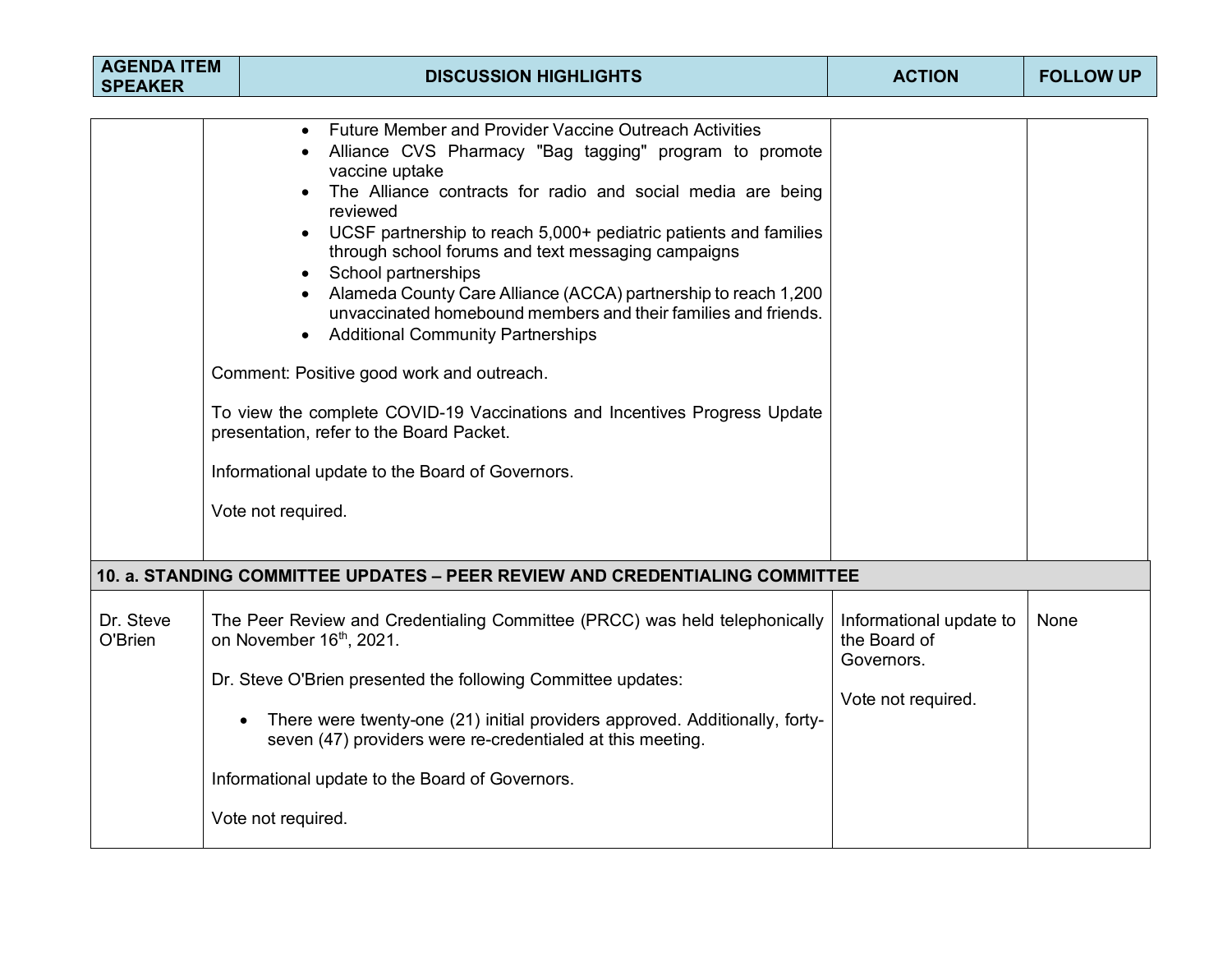| 10. b. STANDING COMMITTEE UPDATES - HEALTH CARE QUALITY COMMITTEE |                                                                                                                                                                                                                                                                                                                                                                                                                                                                                                                                                    |                                                                             |      |  |  |
|-------------------------------------------------------------------|----------------------------------------------------------------------------------------------------------------------------------------------------------------------------------------------------------------------------------------------------------------------------------------------------------------------------------------------------------------------------------------------------------------------------------------------------------------------------------------------------------------------------------------------------|-----------------------------------------------------------------------------|------|--|--|
| Dr. Steve<br>O'Brien                                              | The Health Care Quality Committee (HCQC) was held telephonically on<br>November 18th, 2021.<br>Dr. Steve O'Brien presented the following Committee updates:<br>Two openings in Management and Quality; Access and Availability and<br>Clinical Quality. Accepted Clinical Quality Manager today<br>UM metrics:<br>o Including 2nd COVID hospitalization spike over summer<br>Readmissions rates decrease at Alameda Health System, where<br>$\circ$<br>Transitions of Care (TOC) was the focus<br>COVID-19 Vaccine Strategy including focus groups | Informational update to<br>the Board of<br>Governors.<br>Vote not required. | None |  |  |
|                                                                   | Review of Quality Improvement projects:<br>o Seven Preventive Health Quality Improvement Projects both<br><b>HEDIS and Non-HEDIS</b><br>Informational update to the Board of Governors.<br>Vote not required.                                                                                                                                                                                                                                                                                                                                      |                                                                             |      |  |  |
|                                                                   | 10. a. STANDING COMMITTEE UPDATES - CONSUMER ADVISORY COMMITTEE                                                                                                                                                                                                                                                                                                                                                                                                                                                                                    |                                                                             |      |  |  |
| <b>Scott Coffin</b>                                               | The Consumer Advisory Committee was held telephonically on December 2 <sup>nd</sup> ,<br>2021.                                                                                                                                                                                                                                                                                                                                                                                                                                                     | Informational update to<br>the Board of<br>Governors.                       | None |  |  |
|                                                                   | Scott Coffin presented the following Committee updates:                                                                                                                                                                                                                                                                                                                                                                                                                                                                                            |                                                                             |      |  |  |
|                                                                   | Operational, Financial Performance, and Strategic Planning<br><b>COVID-19 Vaccinations</b><br><b>Medical Rx Pharmacy Transition</b><br>$\bullet$<br>2nd Quarter Timely Access Survey                                                                                                                                                                                                                                                                                                                                                               | Vote not required.                                                          |      |  |  |